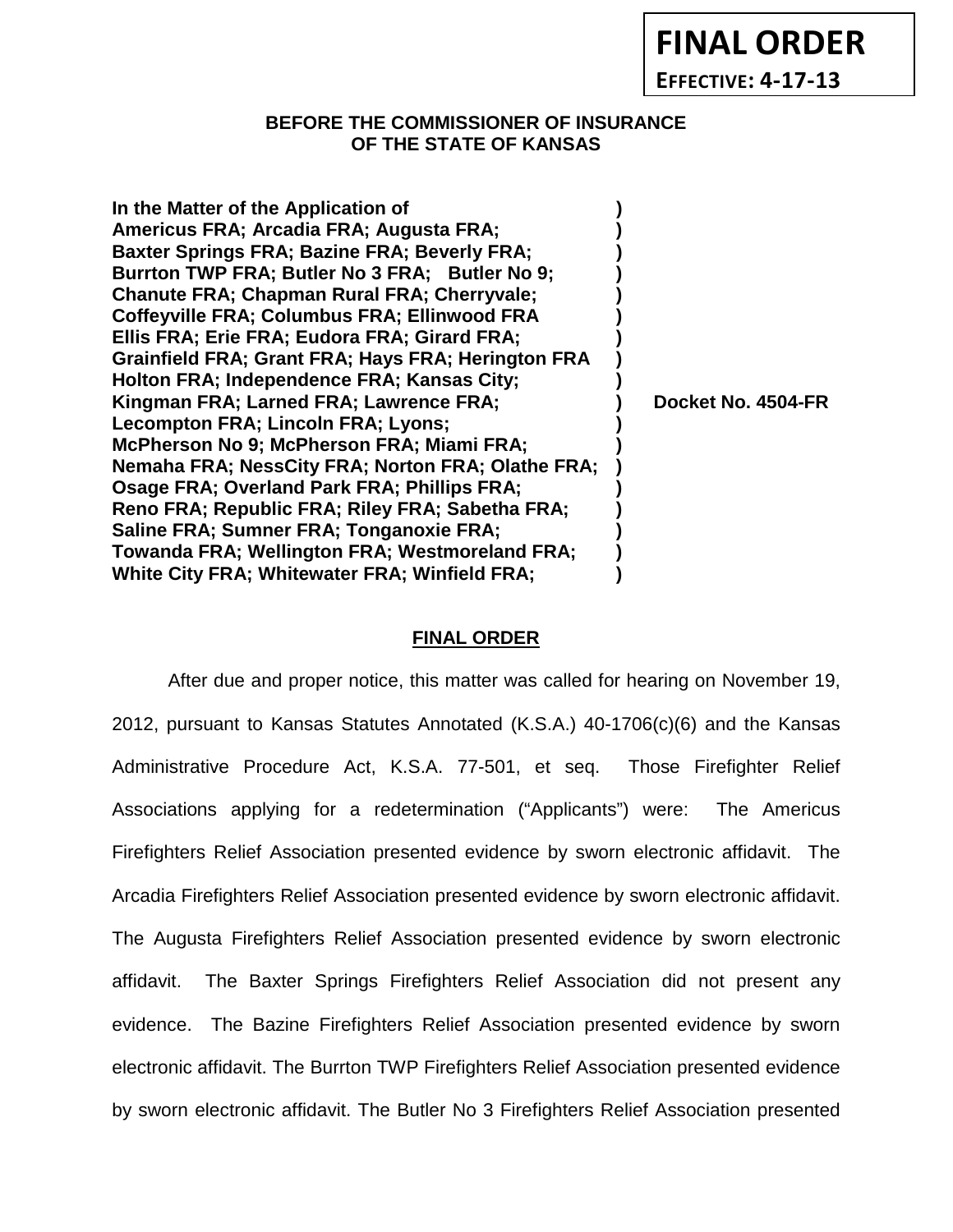evidence by sworn electronic affidavit. The Butler No 9 Firefighters Relief Association withdrew their request for a hearing. The Chapman Rural Firefighters Relief Association presented evidence by sworn electronic affidavit. The Cherryvale Firefighters Relief Association did not present any evidence. The Coffeyville Firefighters Relief Association did not present any evidence. The Columbus Firefighters Relief Association presented evidence by sworn electronic affidavit. The Ellinwood Firefighters Relief Association presented evidence by sworn electronic affidavit. The Ellis Firefighters Relief Association presented evidence by sworn electronic affidavit. The Erie Firefighters Relief Association withdrew their application for redetermination. The Eudora Firefighters Relief Association presented evidence by sworn electronic affidavit. The Girard Firefighters Relief Association presented evidence by sworn electronic affidavit. The Morrill Firefighters Relief Association presented evidence by sworn electronic affidavit. The Grainfield Firefighters Relief Association presented evidence by sworn electronic affidavit. The Grant Co Firefighters Relief Association presented evidence by sworn electronic affidavit. The Hays Firefighters Relief Association presented evidence by sworn electronic affidavit. The Herington Firefighters Relief Association presented evidence by sworn electronic affidavit. The Holton Firefighters Relief Association did not present any evidence. The Independence Firefighters Relief Association presented evidence by sworn electronic affidavit. The Kansas City Firefighters Relief Association presented evidence by sworn electronic affidavit. The Kingman Firefighters Relief Association presented evidence by sworn electronic affidavit. The Larned Firefighters Relief Association presented evidence by sworn electronic affidavit. The Lawrence Firefighters Relief Association presented evidence By Sworn Electronic Affidavit. The Lecompton No 1 Firefighters Relief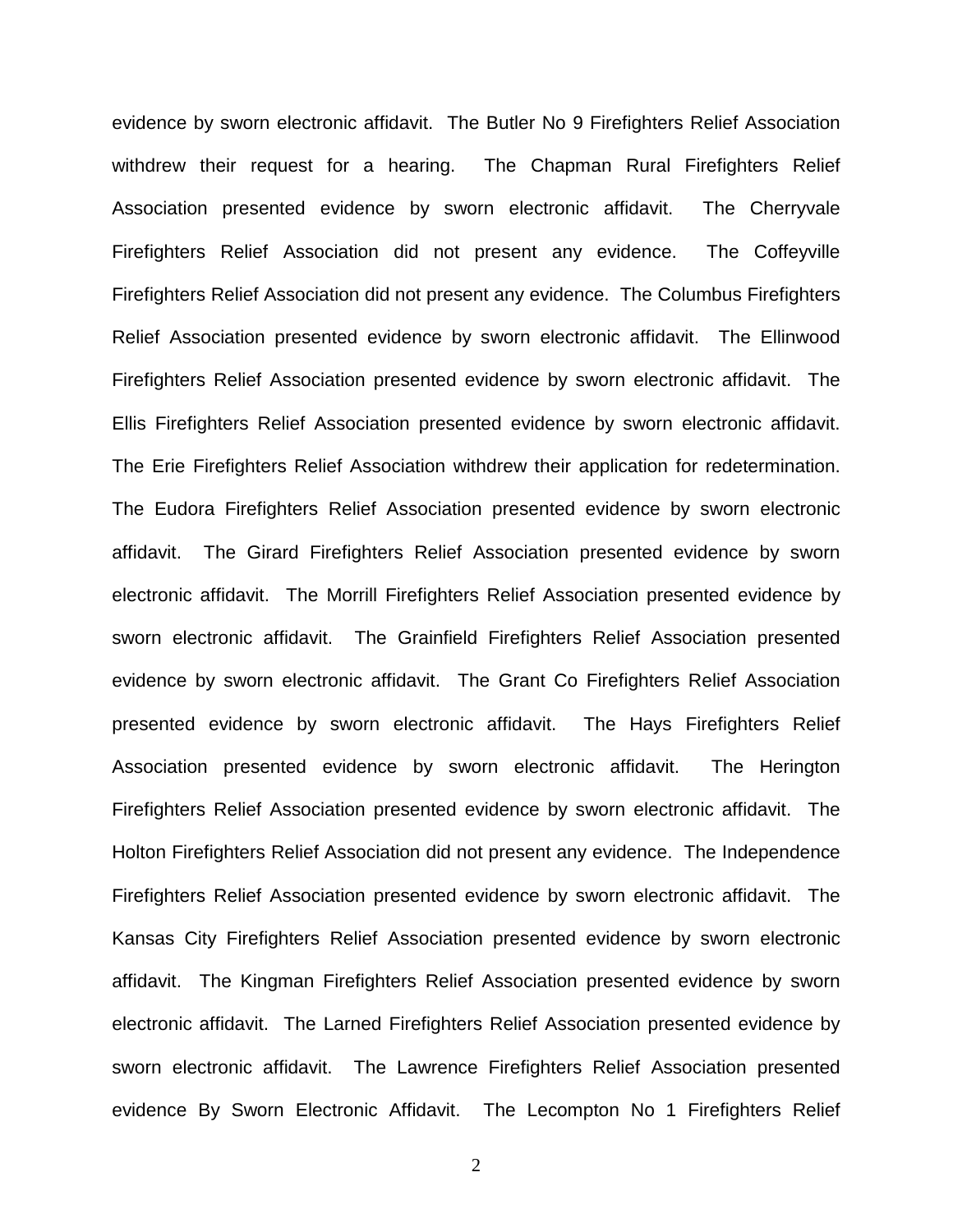Association presented evidence by sworn electronic affidavit. The Lincoln No 1 Firefighters Relief Association presented evidence by sworn electronic affidavit. The Lyons Firefighters Relief Association did not present any evidence. The McPherson No 9 Firefighters Relief Association withdrew their application for redetermination. The McPherson Firefighters Relief Association withdrew their application for redetermination. The Miami Co1 Firefighters Relief Association presented evidence by sworn electronic affidavit. The Nemaha No 2 Firefighters Relief Association presented evidence by sworn electronic affidavit. The Ness City Firefighters Relief Association presented evidence by sworn electronic affidavit. The Norton No 2 Firefighters Relief Association presented evidence by sworn electronic affidavit. The Olathe Firefighters Relief Association withdrew their application for redetermination. The Osage No 4 Firefighters Relief Association presented evidence by sworn electronic affidavit. The Overland Park Firefighters Relief Association presented evidence by sworn electronic affidavit. The Phillips No 1 Firefighters Relief Association presented evidence by sworn electronic affidavit. The Reno No 3 Firefighters Relief Association presented evidence by sworn electronic affidavit. The Republic No 10 Firefighters Relief Association did not submit any evidence. The Riley Firefighters Relief Association presented evidence by sworn electronic affidavit. The Sabetha Firefighters Relief Association presented evidence by sworn electronic affidavit. The Saline No 3 Firefighters Relief Association withdrew their application for redetermination. The Sumner No 9 Firefighters Relief Association presented evidence by sworn electronic affidavit. The Tonganoxie Firefighters Relief Association presented evidence by sworn electronic affidavit. The Towanda Firefighters Relief Association presented evidence by sworn electronic affidavit. The Wellington Firefighters Relief Association presented evidence by sworn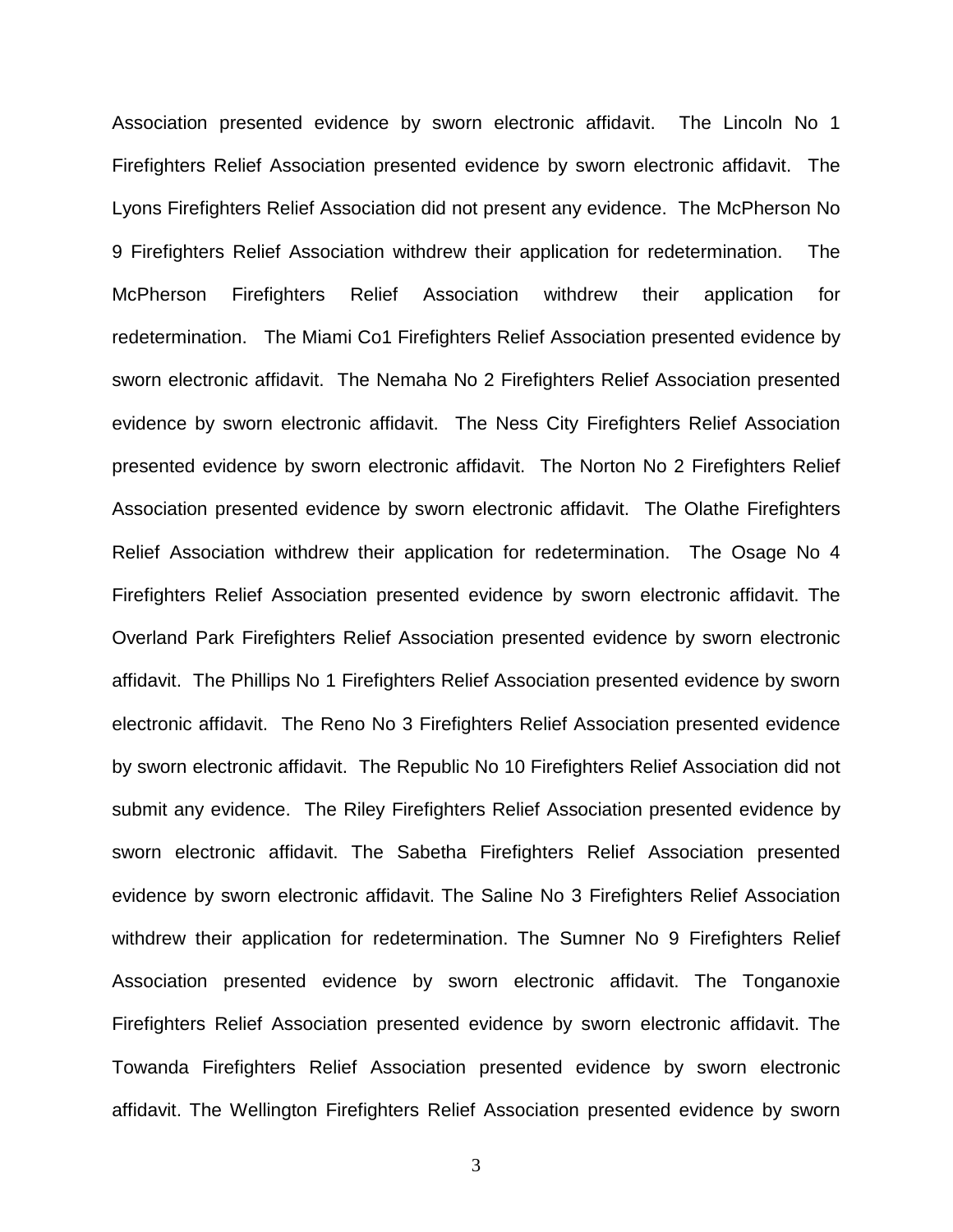electronic affidavit. The Westmoreland Firefighters Relief Association presented evidence by sworn electronic affidavit. The White City Firefighters Relief Association presented evidence by sworn electronic affidavit. The Whitewater Firefighters Relief Association presented evidence by sworn electronic affidavit. The Winfield Firefighters Relief Association presented evidence by sworn electronic affidavit.

Bob Tomlinson, Assistant Commissioner, was the Presiding Officer duly appointed by Commissioner Praeger.

The Kansas Insurance Department was represented by John Wine, Staff Attorney, and John Boyd, administering the Firefighter Relief Association regulatory activities for the Kansas Insurance Department.

Said Presiding Officer, being fully advised in the premises and giving due consideration to the evidence presented, makes the following findings of fact, conclusions of law, and determination of public policy:

#### **Findings of Fact**

At issue is the 2012 and future distributions of the Firefighters Relief Fund to firefighters relief associations throughout the State of Kansas pursuant to the Firefighters Relief Act, K.S.A. 40-1701, et seq. Applicants are contending that changed circumstances exist to warrant a redetermination of proportionate amounts payable to all firefighters relief associations from the Firefighters Relief Fund pursuant to K.S.A. 40- 1706. Exempt property was not included in the evidence or used for computation of assessed tangible property valuations in accordance with K.S.A. 40-1706(c)(6) and K.A.R. 40-10-2(d) excluding exempt property. John D. Boyd researched the 2012 Kansas Certified Population and the Kansas Assessed Tangible Property Report in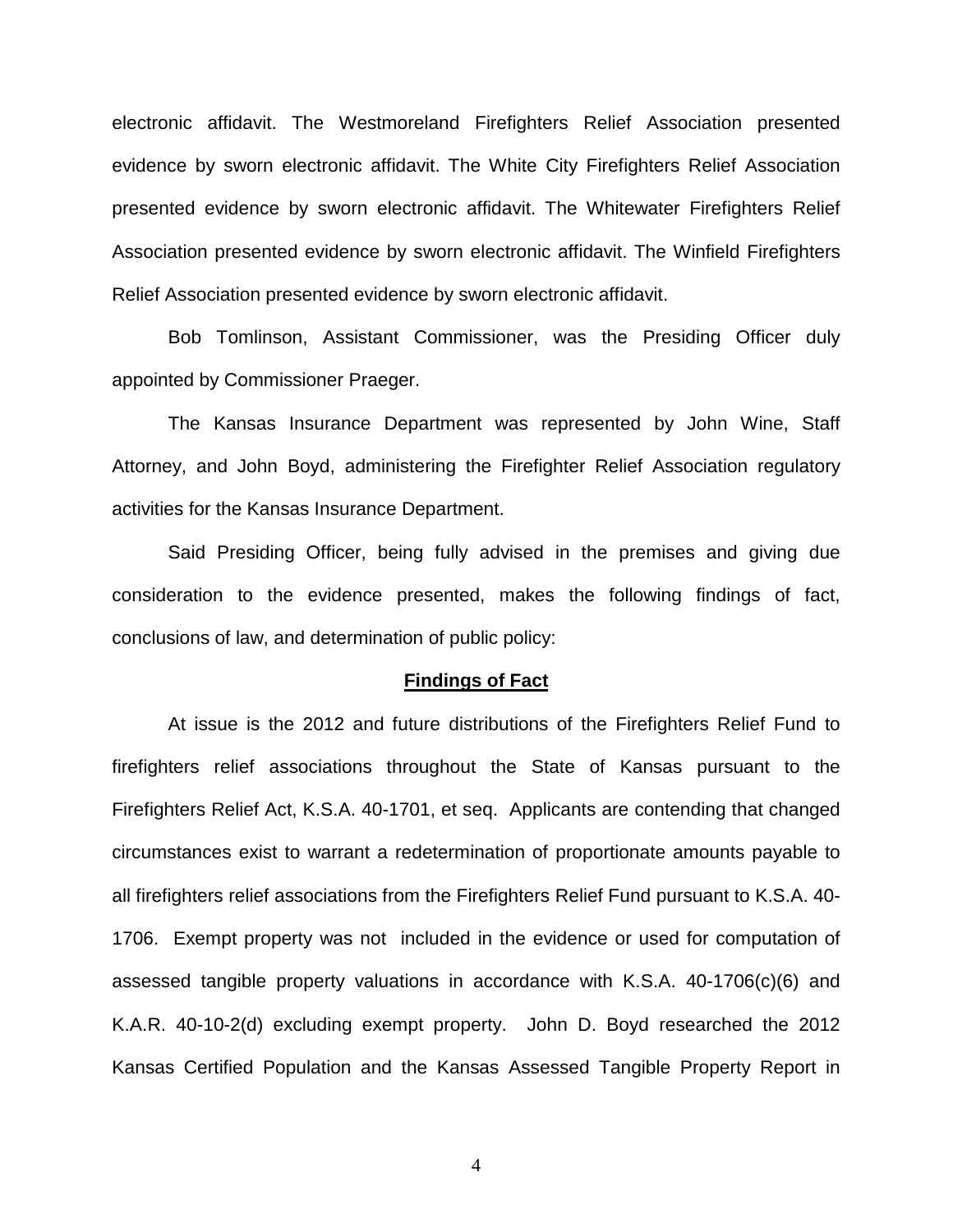order to verify the population and valuation data submitted. After reviewing this additional evidence the Presiding Officer makes the following findings of fact:

EXHIBIT 1: The Americus Firefighters Relief Association offered evidence in support of a finding of a population of 1,492 and assessed tangible property valuation of \$56,385,350. The July 1, 2012 Kansas Certified Population revealed 1,507 with a 2012 Kansas Assessed Tangible Property Report valuation of \$9,947,799.

EXHIBIT 2: The Arcadia Relief Association offered evidence in support of a finding of a population of 310 and assessed tangible property valuation of \$479,097.

EXHIBIT 3: The Augusta Firefighters Relief Association offered evidence in support of a finding of a population of 13,380 and assessed tangible property valuation of \$39,134,314. The 2012 Kansas Assessed Tangible Property Report revealed a valuation of \$92,085,972.

EXHIBIT 4: The Baxter Springs Firefighters Relief Association did not submit evidence in support of their application for redetermination. The July 1, 2012 Kansas Certified Population revealed 4,195 with a valuation of \$20,234,930 from the 2012 Kansas Assessed Tangible Property Report.

EXHIBIT 5: The Bazine Firefighters Relief Association offered evidence in support of a finding of a population of 520 and assessed tangible property valuation of \$19,391,929.

EXHIBIT 6: The Beverly Firefighters Relief Association offered evidence in support of a finding of a population of 538 and assessed tangible property valuation of \$7,004,610.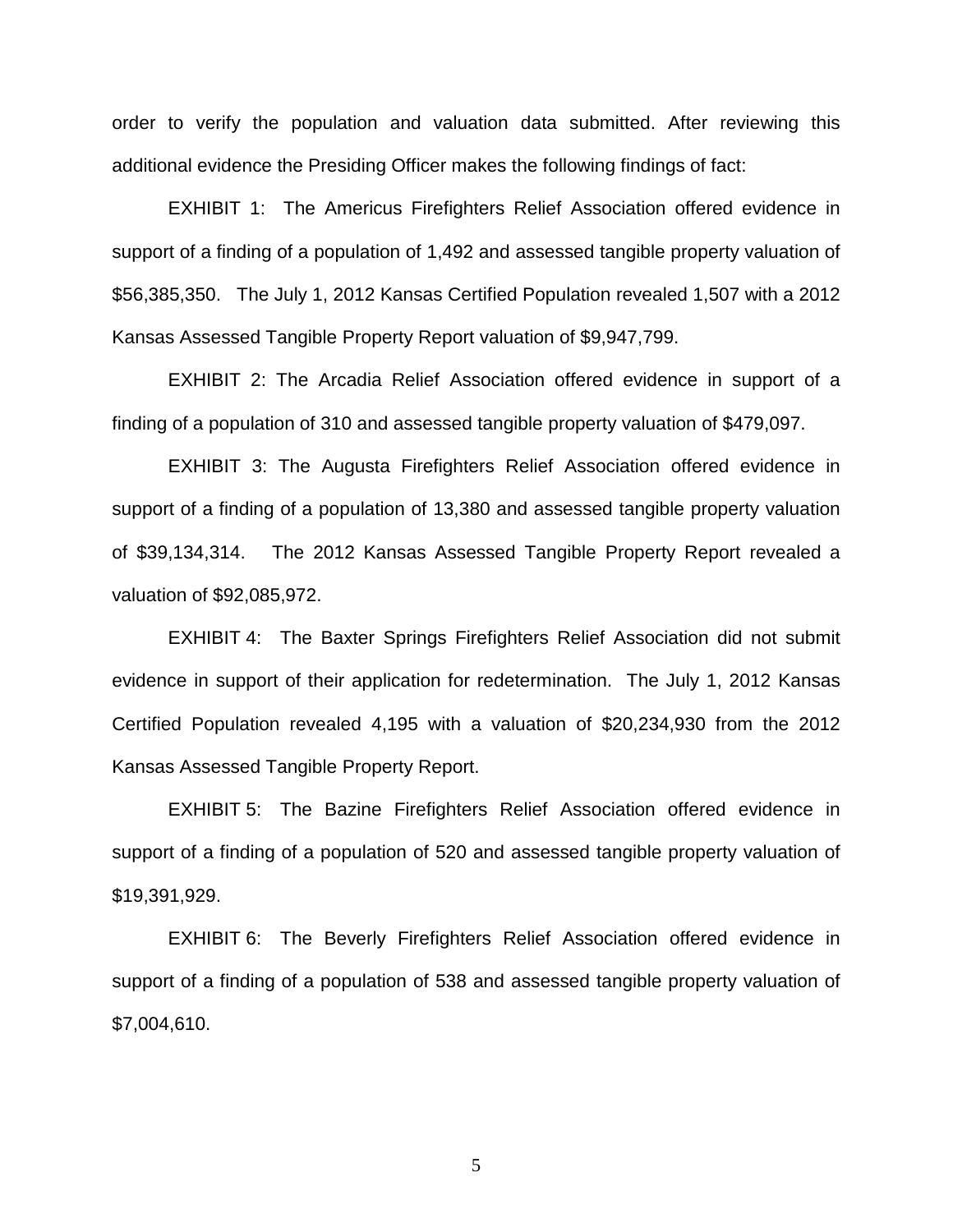EXHIBIT 7: The Burrton TWP Firefighters Relief Association offered evidence support of a finding of a population of 1,349 and assessed tangible property valuation of \$12,815,671.

EXHIBIT 8: The Butler No 3 Firefighters Relief Association offered evidence support of a finding of a population of 1,349 and assessed tangible property valuation of \$12,815,671.

EXHIBIT 9: The Butler No 9 Firefighters Relief Association offered evidence in support of a finding of a population of 1,366 and assessed tangible property valuation of \$10,379,053. The July 1, 2012 Kansas Certified Population revealed 662.

EXHIBIT 10: The Chanute Firefighters Relief Association offered evidence in support of a finding of a population of 10,937 and assessed tangible property valuation of \$95,662,723. The 2012 Kansas Assessed Tangible Property Report revealed a valuation of \$95,585,602.

EXHIBIT 11: The Chapman Rural Firefighters Relief Association Firefighters Relief Association offered evidence in support of a finding of a population of 1,339 and assessed tangible property valuation of \$17,540,989. The July 1, 2012 Kansas Certified Population revealed 1,337.

EXHIBIT 12: The Cherryvale Firefighters Relief Association did not offer any evidence in support of their application for redetermination. The July 1, 2012 Kansas Certified Population revealed 2,330 with a valuation of \$6,847,622 from the 2012 Kansas Assessed Tangible Property Report.

EXHIBIT 13: The Coffeyville Firefighters Relief Association did not offer any evidence in support of their application for redetermination. The July 1, 2012 Kansas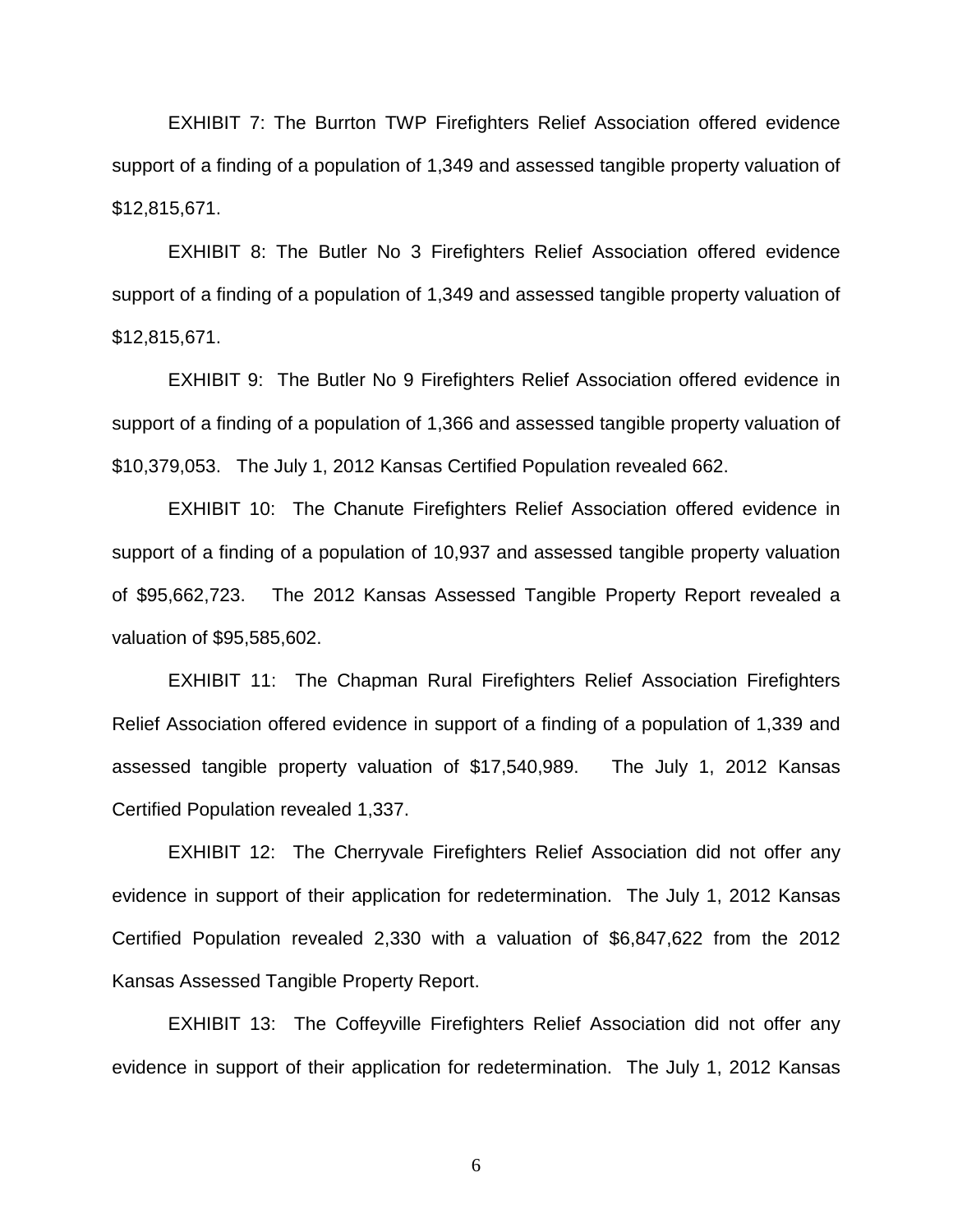Certified Population revealed 10,137 with a valuation of \$106,781,614 from the 2012 Kansas Assessed Tangible Property Report.

EXHIBIT 14: The Columbus Firefighters Relief Association offered evidence in support of a finding of a population of 21,603 and assessed tangible property valuation of \$41,791,445. The July 1, 2012 Kansas Certified Population revealed 5,610

EXHIBIT 15: The Ellinwood Firefighters Relief Association offered evidence in support of a finding of a population of 2,870 and assessed tangible property valuation of \$37,007,995.

EXHIBIT 16: The Ellis Firefighters Relief Association offered evidence in support of a finding of a population of 2,083 and assessed tangible property valuation of \$11,968,749.

EXHIBIT 17: The Erie Firefighters Relief Association withdrew their application for redetermination.

EXHIBIT 18: The Eudora Firefighters Relief Association offered evidence in support of a finding of a population of 6,217 and assessed tangible property valuation of \$40,089,404. The 2012 Kansas Assessed Tangible Property Report revealed a valuation of \$40,089,406.

EXHIBIT 19: The Girard Firefighters Relief Association offered evidence in support of a finding of a population of 2,789 and assessed tangible property valuation of \$13,434,152. The July 1, 2012 Kansas Certified Population revealed 2,796.

EXHIBIT 20: The Grainfield Firefighters Relief Association offered evidence in support of a finding of a population of 530 and assessed tangible property valuation of \$4,975,188. The July 1, 2012 Kansas Certified Population revealed 3,161 with a valuation of \$21,837,059 from the 2012 Kansas Assessed Tangible Property Report.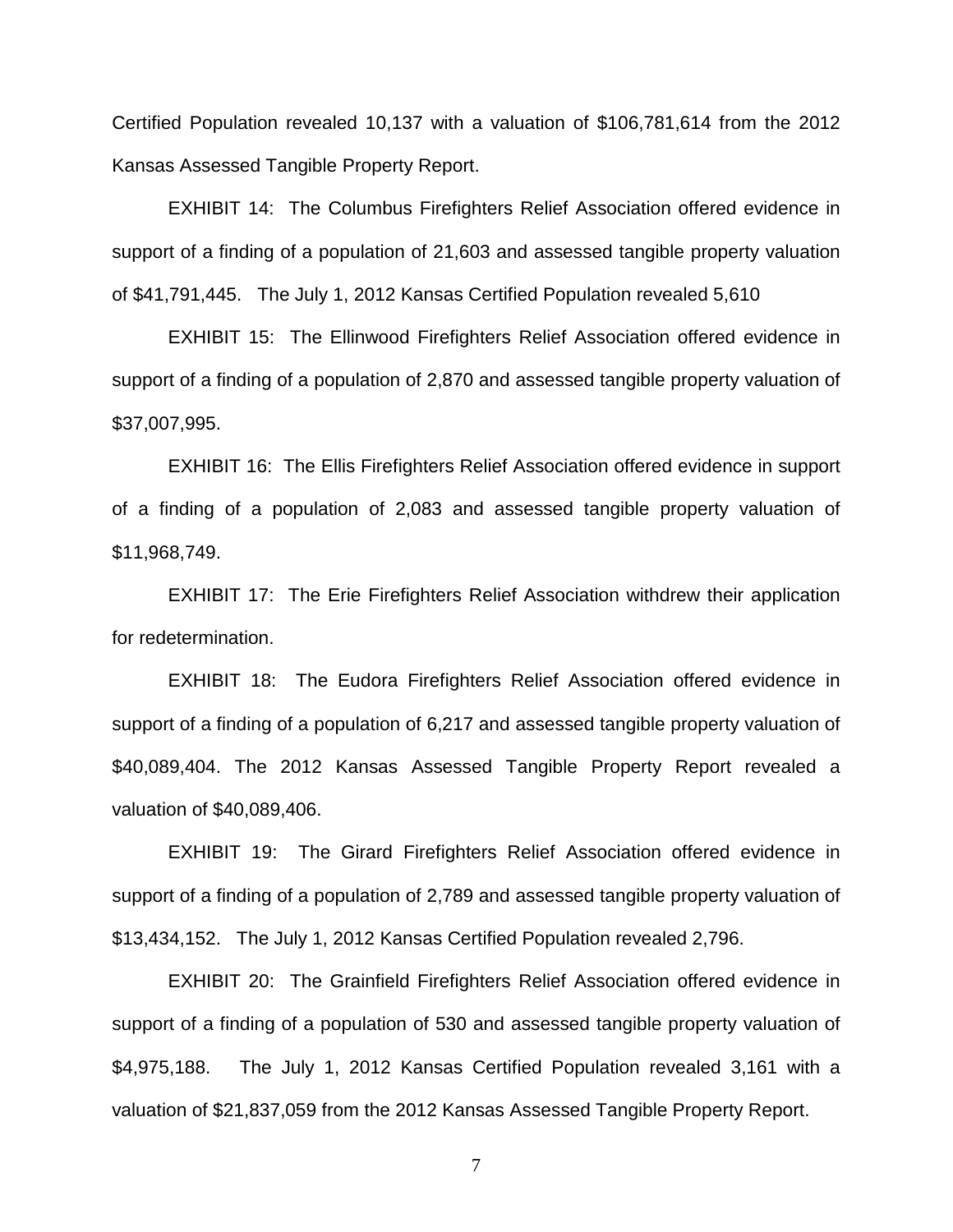EXHIBIT 21: The Holton Firefighters Relief Association did not offer any evidence in support of their application for redetermination. The July 1, 2012 Kansas Certified Population revealed 6,521 with a valuation of \$44,496,642 from the 2012 Kansas Assessed Tangible Property Report.

EXHIBIT 22: The Hays Firefighters Relief Association offered evidence in support of a finding of a population of 20,717 and assessed tangible property valuation of \$191,230,461.

EXHIBIT 23: The Herington Firefighters Relief Association offered evidence in support of a finding of a population of 636 and assessed tangible property valuation of \$10,582,904. The July 1, 2012 Kansas Certified Population revealed 3,161 with a valuation of \$21,837,059 from the 2012 Kansas Assessed Tangible Property Report.

EXHIBIT 24: The Holton Firefighters Relief Association did not offer evidence in support of their application for redetermination. The July 1, 2012 Kansas Certified Population revealed 6,521 with a valuation of \$44,496,642 from the 2012 Kansas Assessed Tangible Property Report.

EXHIBIT 25: The Independence Firefighters Relief Association offered evidence in support of a finding of a population of 9,332 and assessed tangible property valuation of \$47,961,726.

EXHIBIT 26: The Kansas City Firefighters Relief Association offered evidence in support of a finding of a population of 146,453 and assessed tangible property valuation of \$968,084,157. The 2012 Kansas Assessed Tangible Property Report revealed a valuation of \$1,003,846,416.

EXHIBIT 27: The Kingman Firefighters Relief Association offered evidence in support of a finding of a population of 4,464 and assessed tangible property valuation of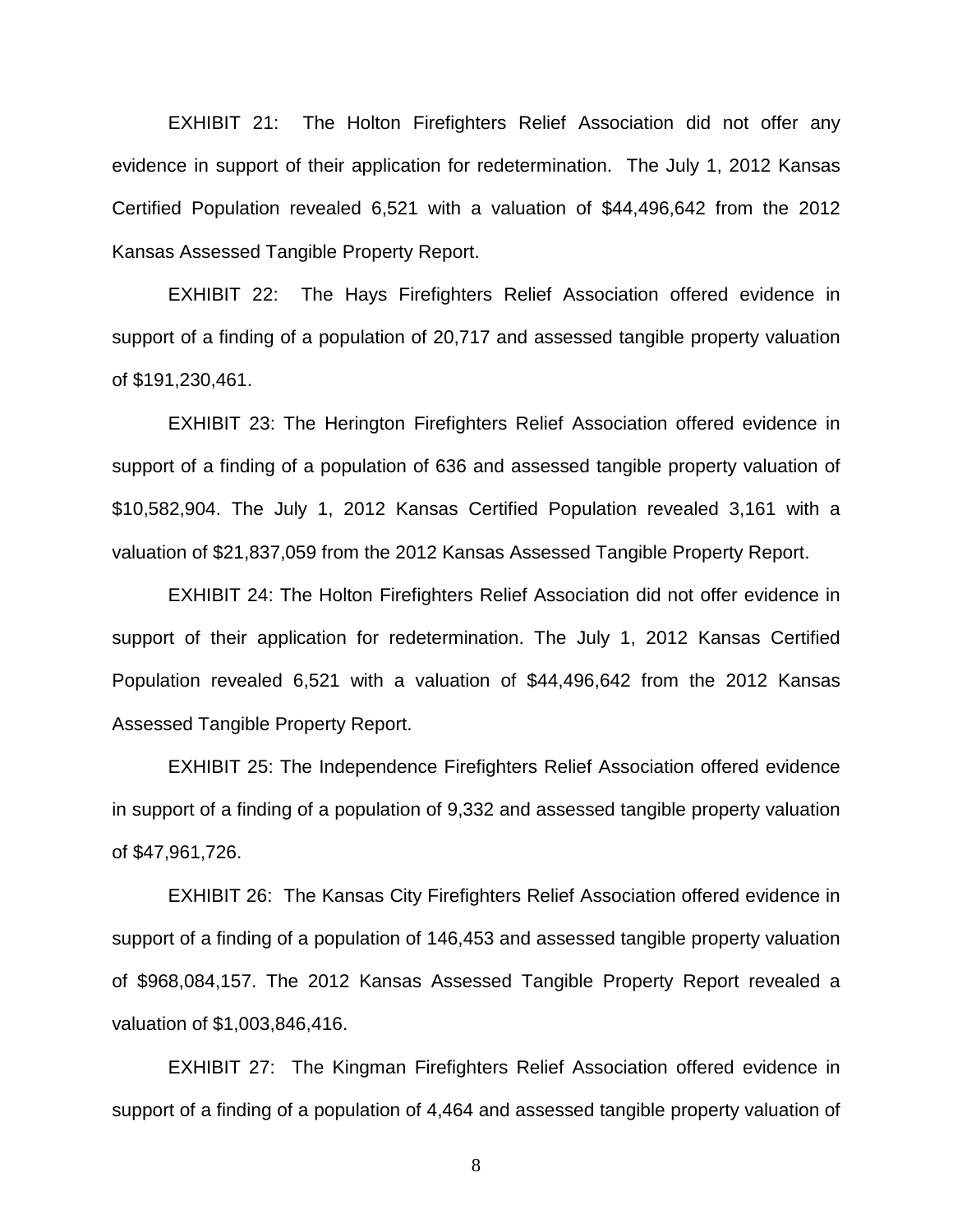\$29,430,470. The July 1, 2012 Kansas Certified Population revealed 3,988 with a valuation of \$29,434,727 from the 2012 Kansas Assessed Tangible Property Report.

EXHIBIT 28: The Larned Firefighters Relief Association offered evidence in support of a finding of a population of 6,049 and assessed tangible property valuation of \$46,085,776. The July 1, 2012 Kansas Certified Population revealed 6,067 with a valuation of \$48,142,003 from the 2012 Kansas Assessed Tangible Property Report.

EXHIBIT 29: The Lawrence Firefighters Relief Association offered evidence in support of a finding of a population of 88,727 and assessed tangible property valuation of \$852,323,227. The July 1, 2012 Kansas Certified Population revealed 89,203 with a valuation of \$869,606,644 from the 2012 Kansas Assessed Tangible Property Report.

EXHIBIT 30: The Lecompton Firefighters Relief Association offered evidence in support of a finding of a population of 1,729 and assessed tangible property valuation of \$17,407,275. The 2012 Kansas Assessed Tangible Property Report revealed a valuation of \$20,678,749.

EXHIBIT 31: The Lincoln No 1 Firefighters Relief Association offered evidence in support of a finding of a population of 343 and assessed tangible property valuation of \$6,536,584. The July 1, 2012 Kansas Certified Population 423.

EXHIBIT 32: The Lyons Firefighters Relief Association did not offer evidence in support of a their application for redetermination. The July 1, 2012 Kansas Certified Population revealed 3,736 with a valuation of \$14,492,050 from the 2012 Kansas Assessed Tangible Property Report.

EXHIBIT 33: The McPherson No 9 Firefighters Relief Association withdrew their application for redetermination.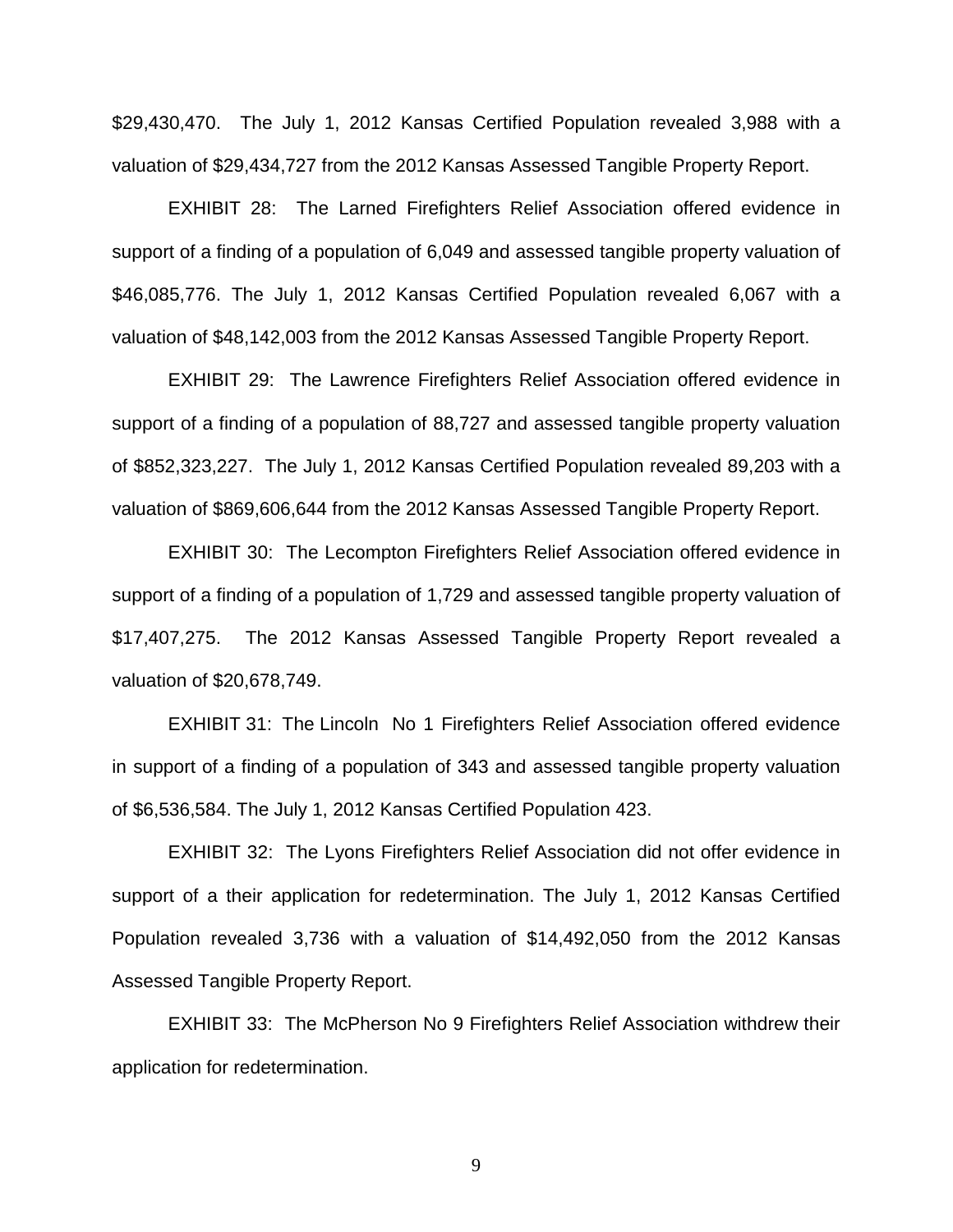EXHIBIT 34: The McPherson Firefighters Relief Association withdrew their application for redetermination.

EXHIBIT 35: The Miami No 1 Firefighters Relief Association offered evidence in support of a finding of a population of 30,382 and assessed tangible property valuation of \$176,717,893. The July 1, 2012 Kansas Certified Population revealed 18,383.

EXHIBIT 36: The Nemaha No 2 Firefighters Relief Association offered evidence in support of a finding of a population of 364 and assessed tangible property valuation of \$5,284,661. The 2012 Kansas Assessed Tangible Property Report revealed a valuation of \$5,384,661.

EXHIBIT 37: The Ness City Firefighters Relief Association offered evidence in support of a finding of a population of 1,833 and assessed tangible property valuation of \$43,516,477. The July 1, 2012 Kansas Certified Population revealed 1,692.

EXHIBIT 38: The Norton No 2 Firefighters Relief Association offered evidence in support of a finding of a population of 1,432 and assessed tangible property valuation of \$16,897,531. The 2012 Kansas Assessed Tangible Property Report revealed a valuation of \$16,925,349.

EXHIBIT 39: The Olathe Firefighters Relief Association attempted to withdraw their application for redetermination. The decision was based on erroneous data received from the County Clerk's Office. The July 1, 2012 Kansas Certified Population revealed 127,907 with a valuation of \$1,244,456,427 from the 2012 Kansas Assessed Tangible Property Report.

EXHIBIT 40: The Osage Firefighters Relief Association offered evidence in support of a finding of a population of 2,164 and assessed tangible property valuation of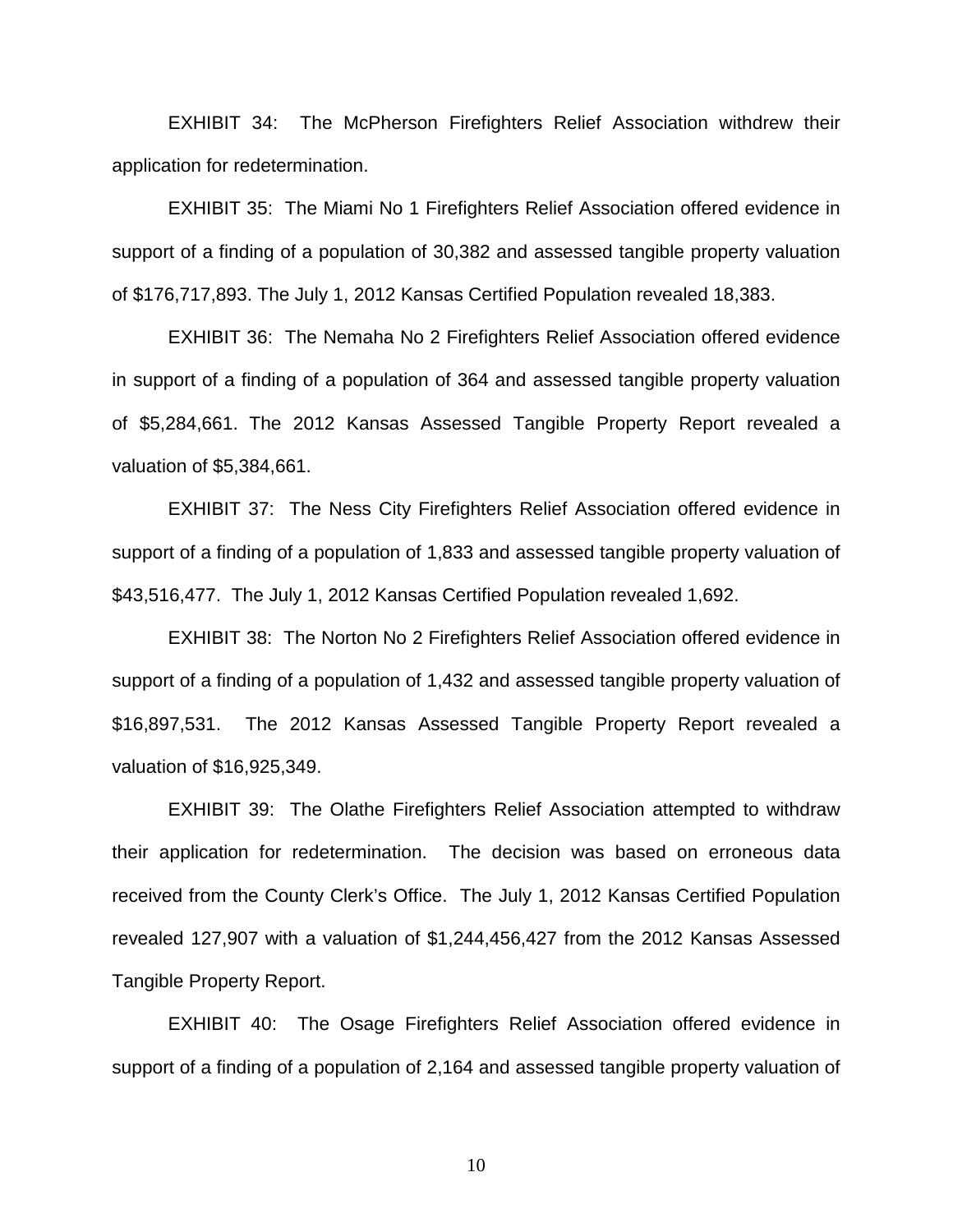\$19,454,724. The July 1, 2012 Kansas Certified Population revealed 1,650 with a valuation of \$30,752,397 from the 2012 Kansas Assessed Tangible Property Report.

EXHIBIT 41: The Overland Park Firefighters Relief Association offered evidence in support of a finding of a population of 176,185 and assessed tangible property valuation of \$2,648,371,219. The 2012 Kansas Assessed Tangible Property Report revealed a valuation of \$2,647,770,620.

EXHIBIT 42: The Phillips No 1 Firefighters Relief Association offered evidence in support of a finding of a population of 894 and assessed tangible property valuation of \$18,044,937. The July 1, 2012 Kansas Certified Population revealed 874 with a valuation of \$18,024,993 from the 2012 Kansas Assessed Tangible Property Report.

EXHIBIT 43: The Reno No 3 Firefighters Relief Association offered evidence in support of a finding of a population of 2,970 and assessed tangible property valuation of \$25,169,577.

EXHIBIT 44: The Republic No 10 Firefighters Relief Association did not offer any evidence in support of their application for redetermination. The July 1, 2012 Kansas Certified Population revealed 145 with a valuation of \$3,114,533 from the 2012 Kansas Assessed Tangible Property Report.

EXHIBIT 45: The Riley Firefighters Relief Association offered evidence in support of a finding of a population of 968 and assessed tangible property valuation of \$5,555,844.

EXHIBIT 46: The Sabetha Firefighters Relief Association offered evidence in support of a finding of a population of 3,403 and assessed tangible property valuation of \$15,141,479. The July 1, 2012 Kansas Certified Population revealed 3,514 with a valuation of \$27,799,592 from the 2012 Kansas Assessed Tangible Property Report.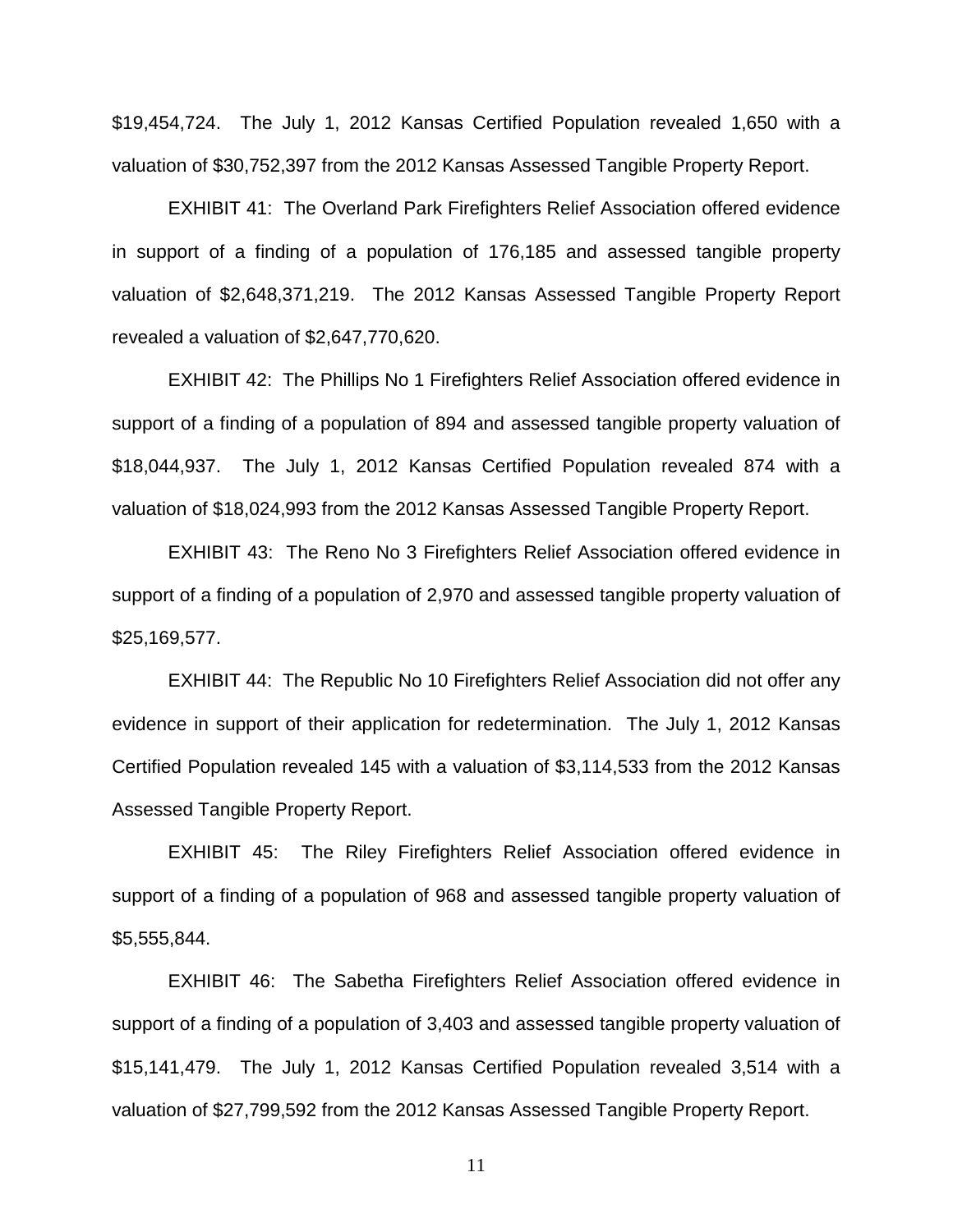EXHIBIT 47: The Saline No 3 Firefighters Relief Association offered evidence in support of a finding of a population of 1,122 and assessed tangible property valuation of \$19,440,384.

EXHIBIT 48: The Sumner No 9 Firefighters Relief Association offered evidence in support of a finding of a population of 4,434 and assessed tangible property valuation of \$37,634,167. The 2012 Kansas Assessed Tangible Property Report revealed a valuation of \$36,702,540.

EXHIBIT 49: The Tonganoxie Firefighters Relief Association offered evidence in support of a finding of a population of 5,065 and assessed tangible property valuation of \$35,156,433.

EXHIBIT 50: The Towanda Firefighters Relief Association offered evidence in support of a finding of a population of 2,795 and assessed tangible property valuation of \$19,445,029. The July 1, 2012 Kansas Certified Population revealed 2,924 with a valuation of \$25,717,309 from the 2012 Kansas Assessed Tangible Property Report.

EXHIBIT 51: The Wellington Firefighters Relief Association offered evidence in support of a finding of a population of 8,949 and assessed tangible property valuation of \$114,416,313. The July 1, 2012 Kansas Certified Population revealed 9,175 with a valuation of \$59,945,996 from the 2012 Kansas Assessed Tangible Property Report.

EXHIBIT 52: The Westmoreland Firefighters Relief Association offered evidence in support of a finding of a population of 2,131 and assessed tangible property valuation of \$18,745,283. The July 1, 2012 Kansas Certified Population revealed 2,162 with a valuation of \$19,737,198 from the 2012 Kansas Assessed Tangible Property Report.

EXHIBIT 53: The White City Firefighters Relief Association offered evidence in support of a finding of a population of 1,285 and assessed tangible property valuation of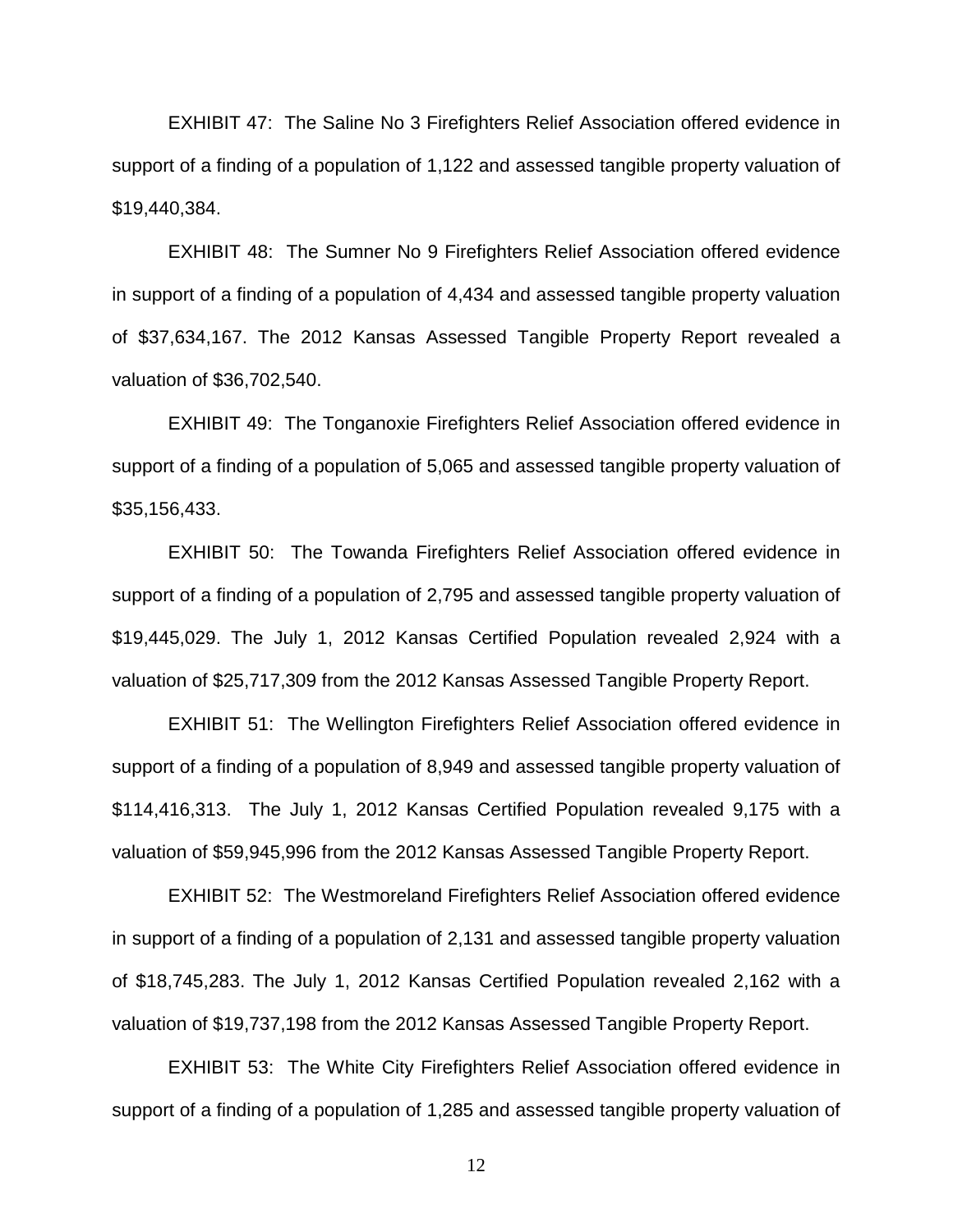\$10,794,354. The July 1, 2012 Kansas Certified Population revealed 1,214 with a valuation of \$9,965,199 from the 2012 Kansas Assessed Tangible Property Report.

EXHIBIT 54: The Whitewater Firefighters Relief Association offered evidence in support of a finding of a population of 1,641 and assessed tangible property valuation of \$13,382,532.

EXHIBIT 55: The Winfield Firefighters Relief Association offered evidence in support of a finding of a population of 15,082 and assessed tangible property valuation of \$100,040,360

The presiding officer therefore makes findings of fact consistent with the above evidence.

# **Conclusions of Law**

Based upon the evidence and subject to the limitations discussed herein, changed circumstances are found to exist for the Applicants as noted above, to support a redetermination of the proportionate amounts payable to all firefighters relief associations from the Firefighters Relief Fund for 2013 and future distributions pursuant to the Firefighters Relief Act, specifically K.S.A. 40-1706(c)(6).

K.S.A. 40-1706(c)(6) which gives the Commissioner of Insurance the authority to redetermine the proportionate amounts payable to all firefighters relief associations, is silent as to the specific method by which the Commissioner is to make such a redetermination after hearing. The statute gives the Commissioner the discretion to determine how the redetermination is to be made.

To redetermine the proportionate amount payable to all firefighters relief associations, the Commissioner has previously determined and continues to hold that the additional population and assessed tangible property valuation added above shall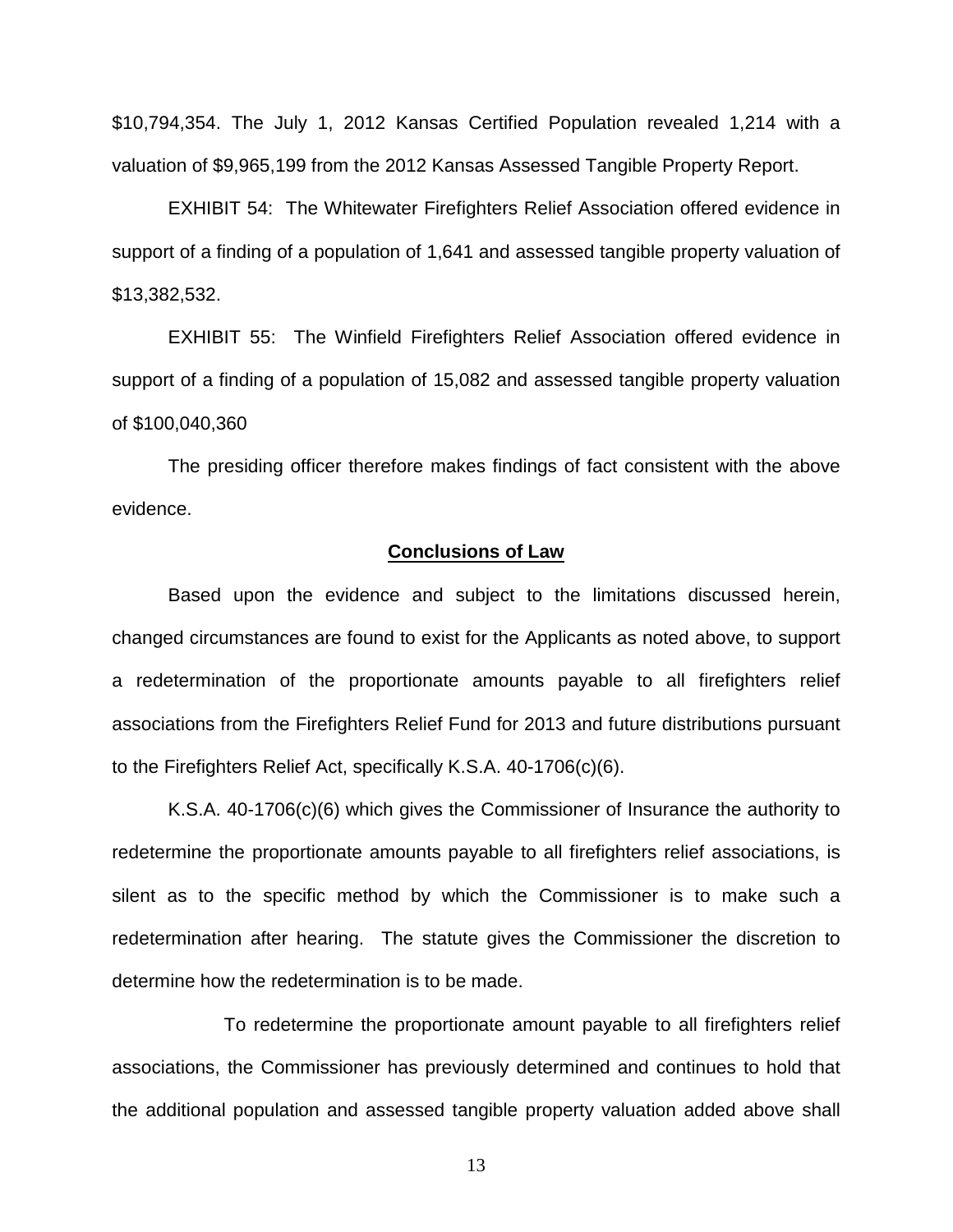be treated separately, as a nonreceiving association, and these figures of the additional population and assessed tangible property valuation of each association will be placed into the formula used to determine the proportionate amounts payable to nonreceiving associations, as contained in K.S.A. 40-1706(c)(6) and K.A.R. 40-10-16.

The procedure described above shall affect the proportionate amount payable to all firefighters relief associations.

Associations that were deemed to have withdrawn their application did not complete the application for redetermination process as provided by K.S.A. 40-1706(c) and were not considered for redetermination for purposes of this hearing and are not prohibited from being considered for redetermination next year. However, it was determined that the Olathe Firefighters Relief Association (Exhibit 39) based their decision to attempt to withdraw on data received from the County Clerk which was later determined to be incorrect. Research, using the 2012 Kansas Certified Population and the 2012 Kansas Assessed Tangible Property Report revealed that the population and valuation increases were sufficient to support a change in circumstances, and therefore the attempted withdrawal is void and redetermination will be made on the better evidence admitted.

### **Determination of Public Policy**

The presiding officer previously ordered that from 2009 and forward that the distribution to the FRAs that redetermine in the state of Kansas will be calculated by a formula based on the population and Assessed Tangible Property Valuation in accordance with K.S.A. 40-1706 (a) (5) (A) and K.A.R. 40-10-2 (d):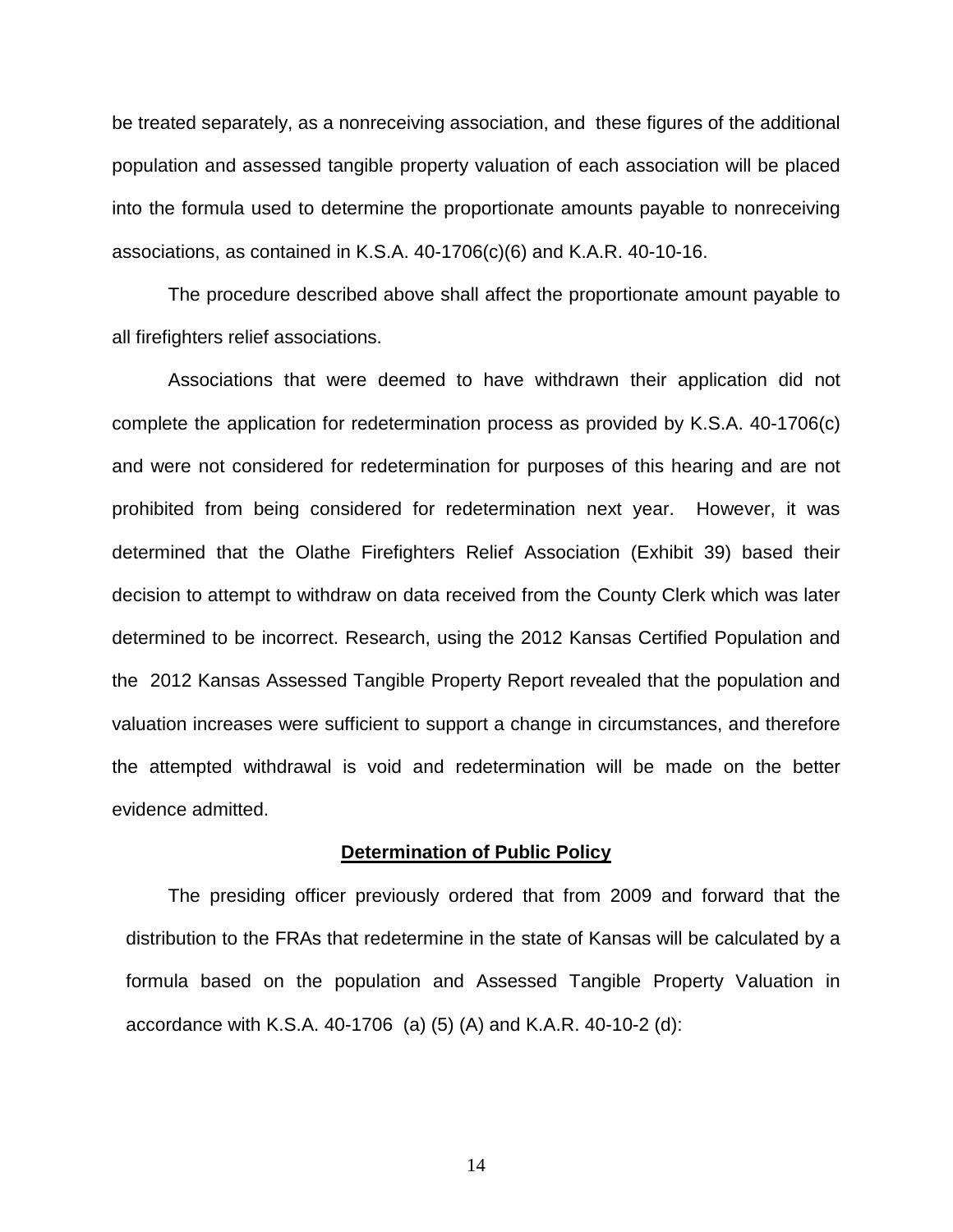- 50% of the distribution is based on the population of the respective FRA in comparison to the entire population as certified to the secretary of state on July 1.
- 50% of the distribution is based on the assessed tangible property valuation of each FRA in proportion to the entire state of Kansas as reported by the County Clerks on the November 1 tax rolls. This formula has been codified in K.A.R. 40-10-16.

### **IT IS THEREFORE, BY THE COMMISSIONER OF INSURANCE, ORDERED THAT:**

Changed circumstances exist as to all Applicants identified above, to warrant a redetermination of the proportionate amounts payable to all firefighters relief associations.

The changed population and assessed tangible property valuation of each applying firefighters relief association which has not withdrawn its application shall be individually placed into the formula as described in the "Determination of Public Policy" paragraph used to calculate shares of distribution. The resulting amount will be added to the amount that the applying association would receive as a receiving association's proportionate share of future distributions.

Each firefighters relief association shall receive their 2012 distribution amount calculated in accordance with K.S.A. 40-1706 on or about July, 2013.

The Commissioner of Insurance retains jurisdiction over this matter to issue any and all further Orders deemed appropriate or to take such further action necessary to dispose of this matter.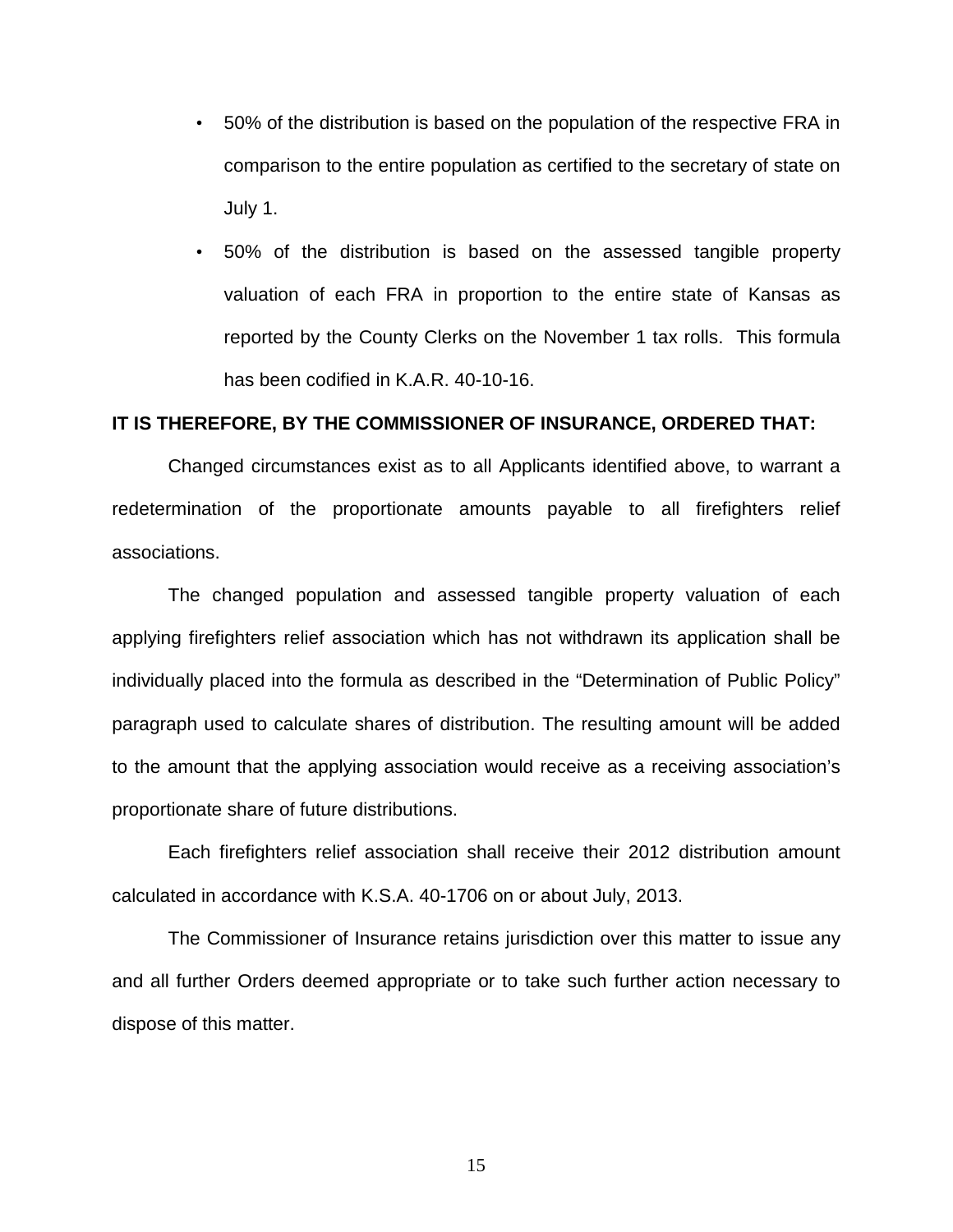**IT IS SO ORDERED THIS \_17th\_ DAY OF APRIL, 2013, IN THE CITY OF TOPEKA, COUNTY OF SHAWNEE, STATE OF KANSAS.**



\_/s/ Sandy Praeger\_\_\_\_\_\_\_\_\_\_\_\_\_\_\_\_ Sandy Praeger Commissioner of Insurance BY: \_/s/ Zachary J.C. Anshutz\_\_\_\_\_\_\_\_\_\_\_ Zachary J.C. Anshutz Assistant Commissioner

# **NOTICE OF RIGHTS**

Pursuant to K.S.A. §77-601 et seq. any party is entitled to judicial review to the extent that this order constitutes final agency action. The petition for judicial review must be filed within thirty (30) days of service of this Order (Plus three (3) days for service by mail pursuant to K.S.A. §77-531). In the event a party files a petition for judicial review pursuant to K.S.A. §77-613(e), the Agency Officer to be served on behalf of the Kansas Insurance Department is:

John Wine, General Counsel Kansas Insurance Department 420 S.W. 9th Street Topeka, Kansas 66612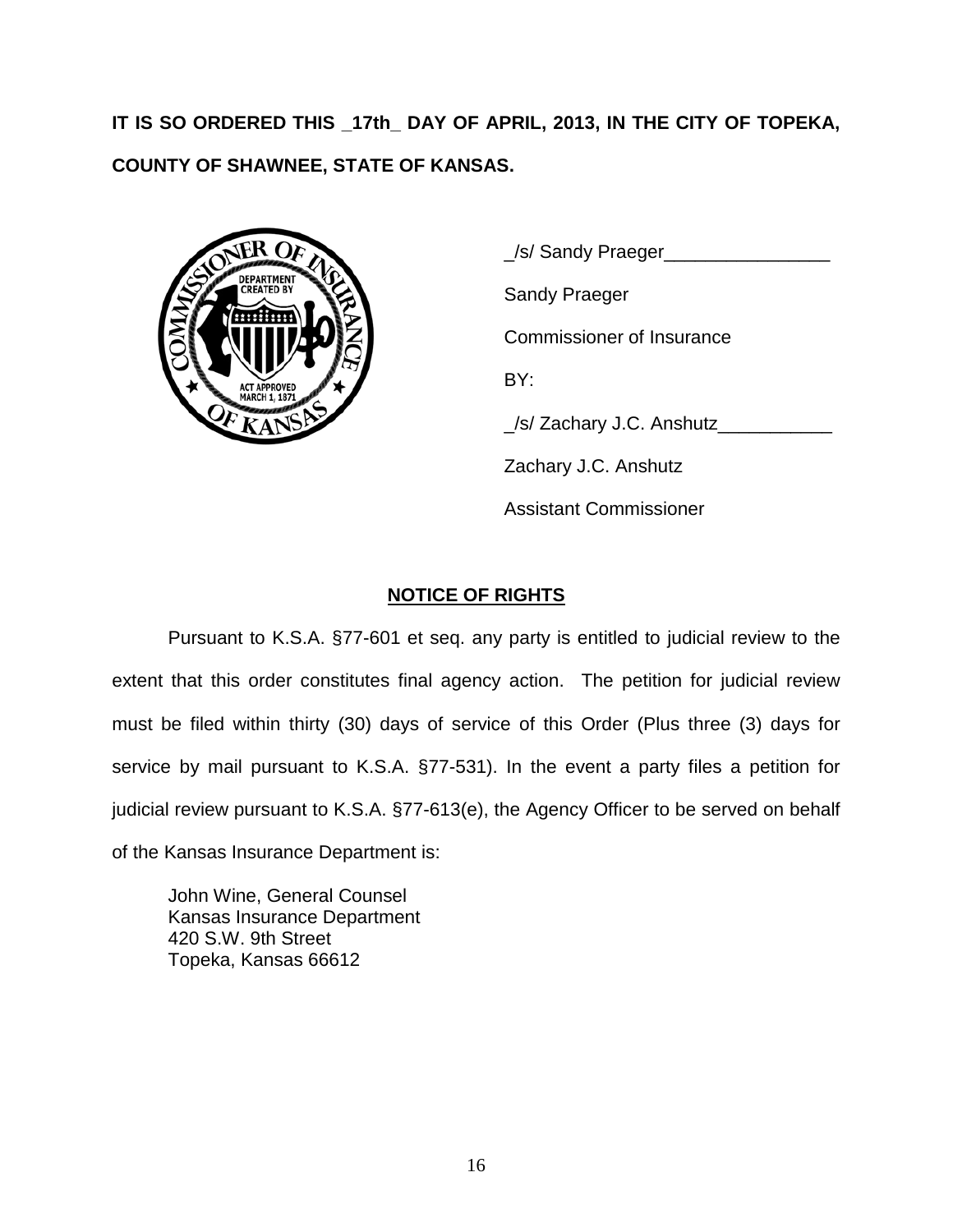#### **Certificate of Service**

The undersigned hereby certifies that the foregoing Notice of Formal Hearing was deposited in the United States Mail, first-class postage prepaid, on the \_\_17th\_\_ day of April 2013, to the following:

Bill Harmon AMERICUS COMM. VOL. FRA 622 408 Mulberry Americus, Kansas 66835

Sam Haskew ARCADIA FRA 107 600 E Race Arcadia, Kansas 66711

Ronald Reavis AUGUSTA FRA 115 2100 Ohio Street Augusta, Kansas 67010

Jeremie Humphrey BAXTER SPRINGS FRA 120 PO Box 577 Baxter Springs, Kansas 66713

Lori Hertel BAZINE FRA 121 PO Box 43 Bazine, Kansas 67516

Dennis D Ray BEVERLY FD FRA 475 101 Madison Westfall, Kansas 67455

Clark Kirk BURRTON-BURRTON TWP. FRA 480 821 N Burrton Ave Burrton, Kansas 67020

Kevin Webster BUTLER CO #3 FRA 514 430 Sienna Dr. Rose Hill, Kansas 67133 Gary Gutsch LAWRENCE FRA 276 2318 Pheasant Place Eudora, Kansas 66025

H. Wayne Riley LECOMPTON FIRE DIST. #1 FRA 597 P O Box 154 Lecompton, Kansas 66050

Debora Zachgo LINCOLN CO #1 FRA 539 PO Box 74 Lincoln, Kansas 67455

Joshua K Michaelis LYONS FRA 294 319 E Main Lyons, Kansas 67554

Wayne Williams MCPHERSON CO #9 FRA 530 PO Box 62 Galva, Kansas 67443

Wade Hall MCPHERSON FRA 305 312 E Kansas Ave McPherson, Kansas 67460

Jeremy Smail MIAMI COUNTY FIRE DISTRICT #1 FRA 700 509 E Peoria Paola, Kansas 66071

Jerald Koelzer NEMAHA CO #2 FRA 495 6611 Main Street Corning, Kansas 66417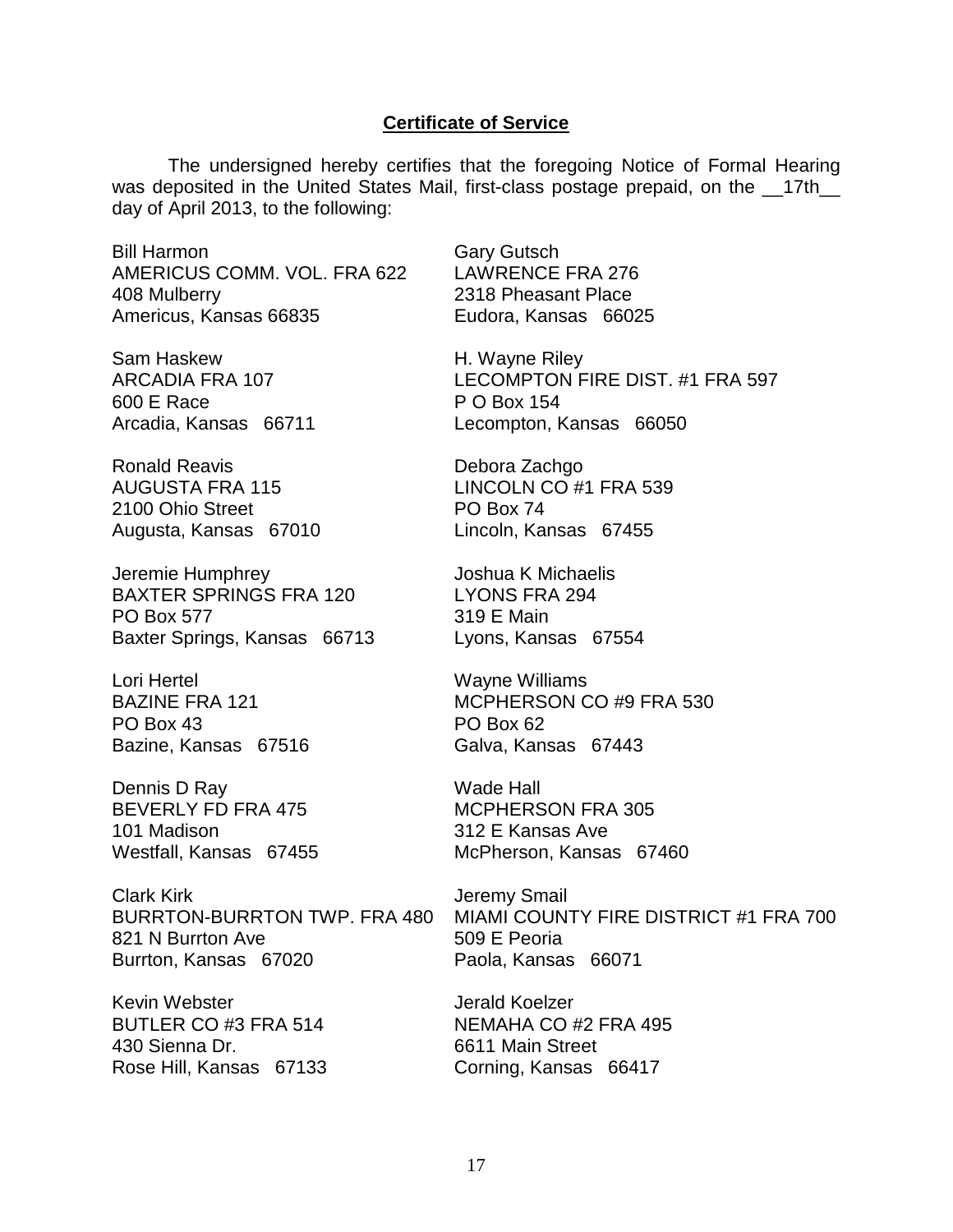Rodney Pressnell BUTLER CO #9 FRA 551 PO Box 204 Leon, Kansas 67074

Matt L. Miller CHANUTE FRA 150 21270 Lakewood Lane Chanute, Kansas 66720

Paul Froelich CHAPMAN RURAL FD FRA 585 PO Box 306 Enterprise, Kansas 67441

Hilary Cook CHERRYVALE FRA 155 116 S Neosho Cherryvale, Kansas 67335

Josh Mecom COFFEYVILLE FRA 163 PO Box 1629 Coffeyville, Kansas 67337

Jason Allison COLUMBUS FRA 168 300 East Maple Columbus, Kansas 66725

Irlan Fullbright ELLINWOOD FRA 189 PO Box 278 Ellinwood, Kansas 67526

Clarence J. Rupp ELLIS FRA 190 402 Dorrance St Ellis, Kansas 67637

Michael McGuire ERIE FRA 195 14582 Hwy 47 Erie, Kansas 66733 Sean E Sehl NESS CITY FRA 327 PO Box 419 Ness City, Kansas 67560

Edward W Witt NORTON CO #2 FRA 526 907 N Norton Norton, Kansas 67654

Kiel Mason OLATHE FRA 337 1225 S Hamilton Circle Olathe, Kansas 66051

James Waller OSAGE CO #4 FRA 634 PO Box 182 Overbrook, Kansas 66524

Michael Lander OVERLAND PARK FD #1 FRA 592 12401 Hemlock Overland Park, Kansas 66213

Bob Kendall PHILLIPS CO #1 FRA 500 945 2nd St Phillipsburg, Kansas 67661

Mark Farr RENO CO #3 FRA 557 PO Box 84 Nickerson, Kansas 67561

Steve Howley REPUBLIC CO #10 FRA 504 1530 70 Rd. Scandia, Kansas 66966

Jeffrey J. Holmes RILEY FRA 374 321 N. Main Riley, Kansas 66531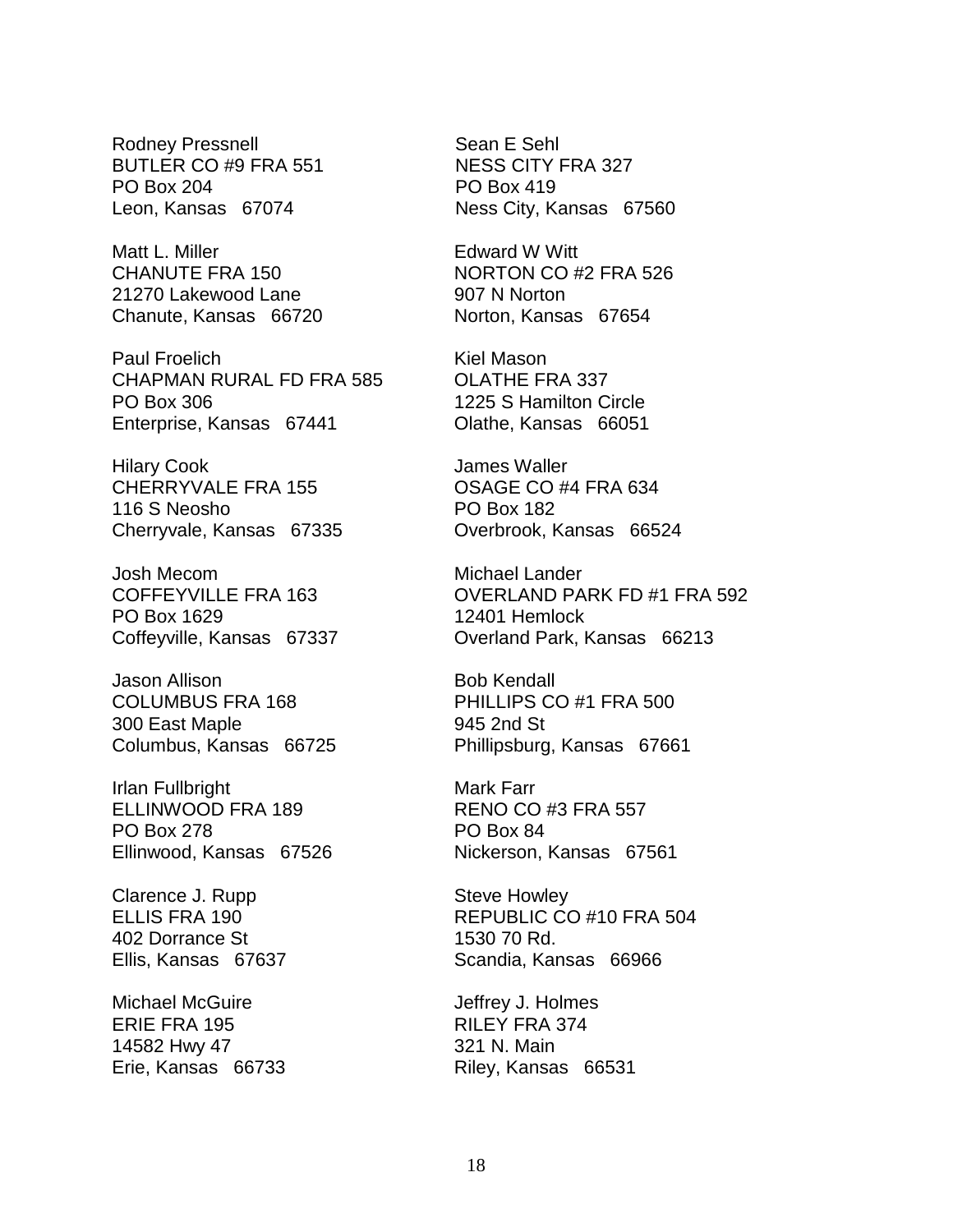Gary Klotz EUDORA FRA 198 1319 Fir St Eudora, Kansas 66025

Casey Irish GIRARD FRA 218 116 N. Ozark Girard, Kansas 66743

Herbert F Queen GRAINFIELD FRA 674 PO Box 176 Grainfield, Kansas 67737

Robert A. Berry GRANT CO FD FRA 575 PO Box 292 Ulysses, Kansas 67880

Tyler Brungardt HAYS FRA 237 409 Big Creek Dr Hays, Kansas 67601

Timothy A Bettles HERINGTON FRA 238 700 South Broadway Herington, Kansas 67449

David Ent HOLTON FRA 246 PO Box 88 Holton, Kansas 66436

Kevin Edwards INDEPENDENCE FRA 255 120 N 6th Independence, Kansas 67301

Chad A. Womble KANSAS CITY FRA 265 815 North 6th Street Kansas City, Kansas 66101

Matt K. Popkess SABETHA FRA 378 823 Virginia Sabetha, Kansas 66534

Chris Carazo SALINE CO #3 FRA 616 1818 Bluestem Salina, Kansas 67401

Tim McDonnell SUMNER CO #9 FRA 591 950 N. Hillside Belle Plaine, Kansas 67013

John B Callaghan TONGANOXIE FRA 420 825 E 4th St. Tonganoxie, Kansas 66086

Jerry S. Murphy TOWANDA FRA 424 PO Box 358 Towanda, Kansas 67144

Roy Hawkins WELLINGTON FRA 441 200 N C St Ste 200 Wellington, Kansas 67152

Robert Staley WESTMORELAND FRA 443 PO Box 211 Westmoreland, Kansas 66549

Chad Sanford WHITE CITY FRA 445 2084 M Ave White City, Kansas 66872

Brad Jantz WHITEWATER FRA 447 PO Box 213 Whitewater, Kansas 67154